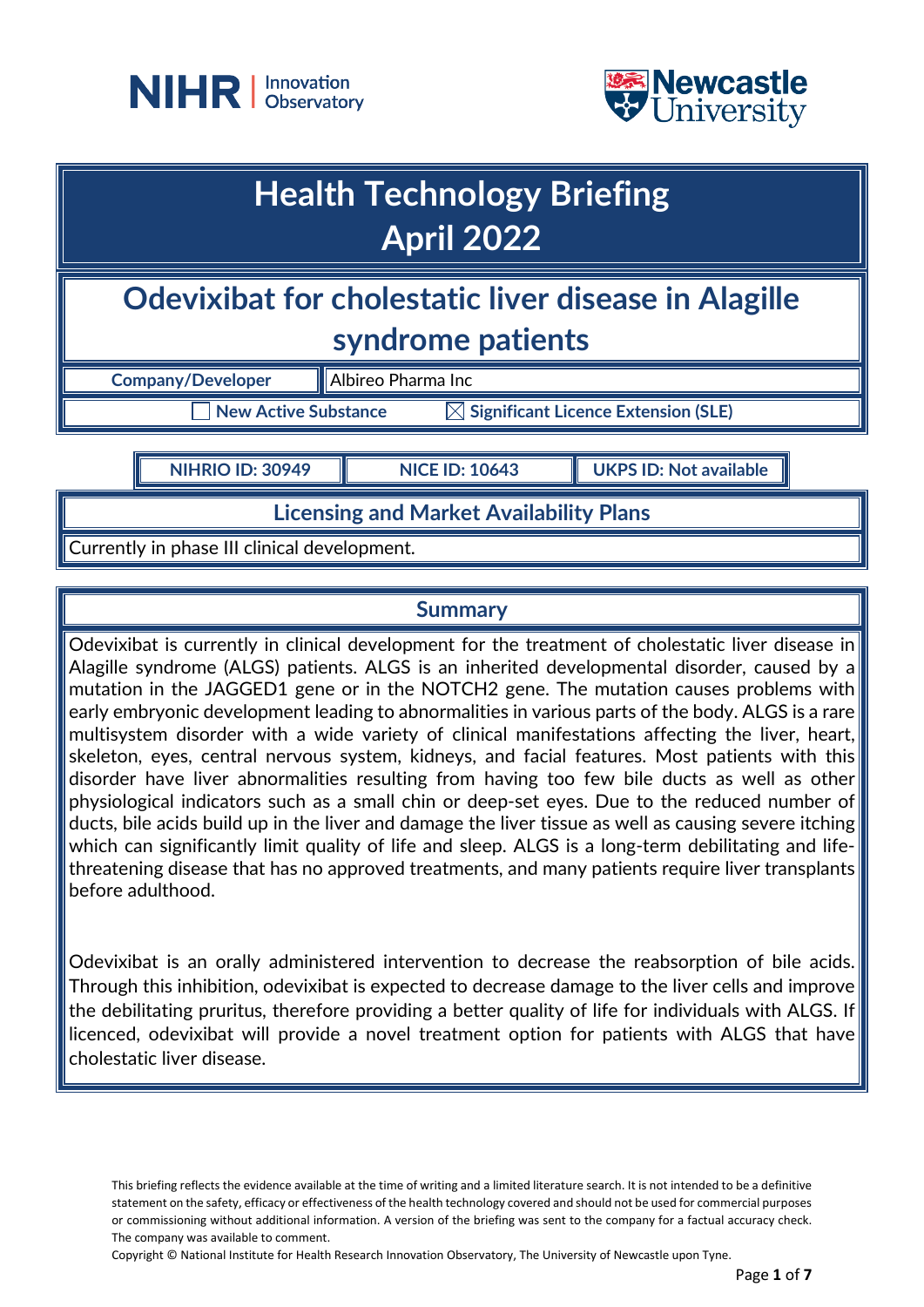



#### **Proposed Indication**

L

For the treatment of patients with Alagille syndrome (ALGS).<sup>1,2</sup>

# **Technology**

#### **Description**

Odevixibat (Bylvay, A4250) is an ileal sodium/bile acid cotransporter (IBAT) inhibitor.<sup>3</sup> Odevixibat acts locally in the distal ileum to decrease the reuptake of bile acids and increase the clearance of bile acids through the colon, reducing the concentration of bile acids in the serum. <sup>4</sup> It exhibits therapeutic intervention by checking the transport of bile acids. $5$ 

Odevixibat is currently in phase III clinical development for the treatment of patients with ALGS. In these trials, odevixibat is administered orally once daily for 24 weeks (NCT04674761, ASSERT) and once daily for 72 weeks (NCT05035030, ASSERT-EXT).<sup>1,2</sup>

#### Key Innovation

The management of ALGS depends on the clinical manifestations and there are currently no treatments licensed directly for the treatment of ALGS liver disease. <sup>6</sup> Research has shown odevixibat has the potential to decrease the damage in the liver cells. In a phase 2 study (NCT02630875), the mean baseline serum bile acid levels were reduced in the majority of the patients. All patients completed the study, and no serious adverse events were treatment related; most adverse events, including increased transaminases, were transient. 7

In studies for other indications, odevixibat showed a reduction in serum bile acids and pruritus in most patients and exhibited a favourable overall tolerability profile. <sup>5</sup> If approved, odevixibat would offer the first available treatment option for ALGS patients.

Regulatory & Development Status

Odevixibat has Marketing Authorisation in the EU/UK for progressive familial intrahepatic cholestasis (PFIC) in patients 6 months or older. 4 The EMA marketing authorisation for PFIC was granted on July 2021 and MHRA approval was granted on Sept 2021.<sup>8</sup>

Odevixibat also has FDA approval for the treatment of pruritus in patients aged 3 months or older with PFIC, granted July 2021.9

Odevixibat is currently in phase III clinical development for the treatment of biliary atresia.<sup>10</sup>

### **Patient Group**

Disease Area and Clinical Need

ALGS is a rare autosomal dominant, multisystem disorder typically manifesting as cholestasis, and potentially leading to end-stage liver disease and death.<sup>11</sup> ALGS is a disorder that can have a wide range of clinical variability and this variability is visible even in individuals from the same family.<sup>12</sup> ALGS is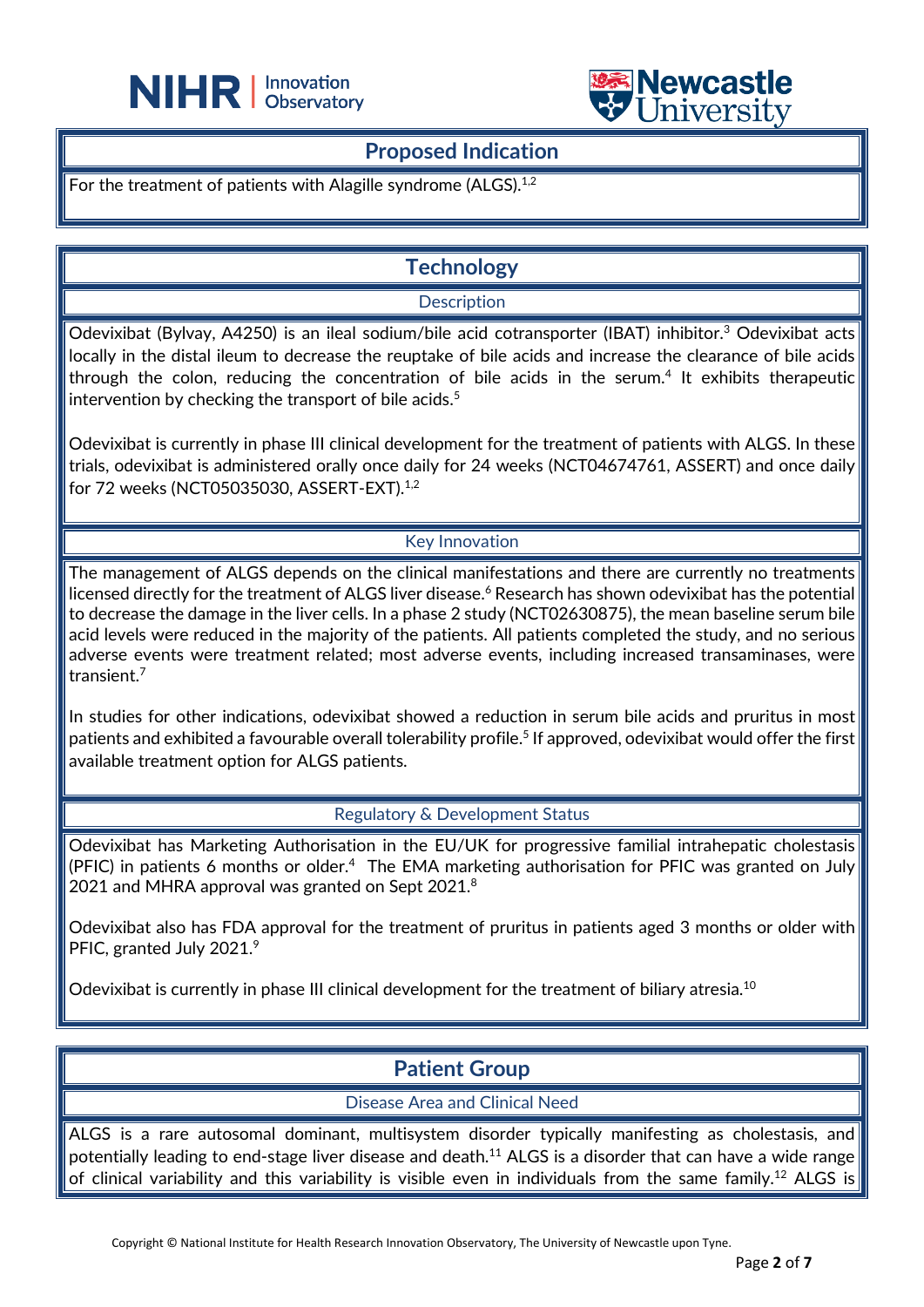



attributable to a mutation or deletion in one of two genes that are associated with the NOTCH signalling pathways. The majority of individuals with ALGS have a mutation in the JAGGED1 gene and the NOTCH2 gene is affected in a small minority of people with ALGS.<sup>11,13</sup> ALGS can manifest in neonates through prolonged jaundice due to conjugated hyperbilirubinemia, and/or cardiac signs and symptoms.14 Other major manifestations of ALGS include bile duct paucity on liver biopsy, cholestasis, butterfly vertebrae, ophthalmologic abnormalities, and characteristic facial features such as prominent forehead, deep-set eyes and a small chin. 12,13 Approximately 95% of patients with ALGS present with chronic cholestasis, usually within the first 3 months of life.<sup>14</sup> Laboratory evaluation of these patients revealed elevated serum bile acids, elevated liver function tests (LFTs), and conjugated hyperbilirubinemia. Associated symptoms include xanthomas, growth failure, and pruritus. $11$ 

L

ALGS affects approximately one in every 30,000 live births in the UK.<sup>13</sup> The 2020-21 Hospital Episodes Statistics for England recorded a total of 86 finished consultant episodes (FCE) for congenital malformations of the liver (ICD 10, code Q44.7), resulting in 64 hospital admissions, 622 FCE bed days and 26 day cases.15

Recommended Treatment Options

Liver transplantation is the current treatment option available for patients with ALGS.<sup>16</sup> There are no authorised pharmacologic treatments in the EU or Great Britain for ALGS. $^{\rm 17}$ 

| <b>Clinical Trial Information</b> |                                                                                                                                                                                                                                                                                                                                                                                                                                              |                                                                                                                                                                                                                                                                                               |  |
|-----------------------------------|----------------------------------------------------------------------------------------------------------------------------------------------------------------------------------------------------------------------------------------------------------------------------------------------------------------------------------------------------------------------------------------------------------------------------------------------|-----------------------------------------------------------------------------------------------------------------------------------------------------------------------------------------------------------------------------------------------------------------------------------------------|--|
| <b>Trial</b>                      | <b>NCT04674761, ASSERT</b> ; A Phase 3 NCT05035030, ASSERT-EXT; An Open<br>Double-blind,<br>controlled Study of the Safety and Efficacy    Safety and Efficacy of Odevixibat (A4250)<br>of Odevixibat (A4250) in Patients With<br>Alagille Syndrome<br><b>Phase III - Active, not recruiting</b><br>Location(s): 6 EU countries, UK, USA,<br>Canada, and other countries<br>Primary completion date: June 2022<br><b>Study ID: A4250-012</b> | Randomized, Placebo- Label Study to Evaluate the Long-term<br>in Patients With Alagille Syndrome<br><b>Phase III - Enrolling by invitation</b><br>Location(s): 6 EU countries, UK, USA,<br>Canada, and other countries<br>Primary completion date: October 2023<br><b>Study ID: A4250-015</b> |  |
| <b>Trial Design</b>               | Randomised,<br>blind,<br>triple<br>parallel<br>assignment                                                                                                                                                                                                                                                                                                                                                                                    | Open label, single group assignment                                                                                                                                                                                                                                                           |  |
| Population                        | $N = 52$ ; Child and adult subjects with $N = 52$ (estimated); Child and adult<br>genetically confirmed diagnosis of ALGS<br>and a history of significant pruritus                                                                                                                                                                                                                                                                           | subjects who have completed of the 24-<br>week Treatment Period of Study A4250-<br>012                                                                                                                                                                                                        |  |
| Intervention(s)                   | Odevixibat administered orally once daily Odevixibat administered orally once daily<br>for 24 weeks                                                                                                                                                                                                                                                                                                                                          | for 72 weeks                                                                                                                                                                                                                                                                                  |  |
| Comparator(s)                     | Placebo orally administered once daily 24 No comparator<br>weeks                                                                                                                                                                                                                                                                                                                                                                             |                                                                                                                                                                                                                                                                                               |  |
| Outcome(s)                        | Primary outcome measure:                                                                                                                                                                                                                                                                                                                                                                                                                     | Primary outcome measure:                                                                                                                                                                                                                                                                      |  |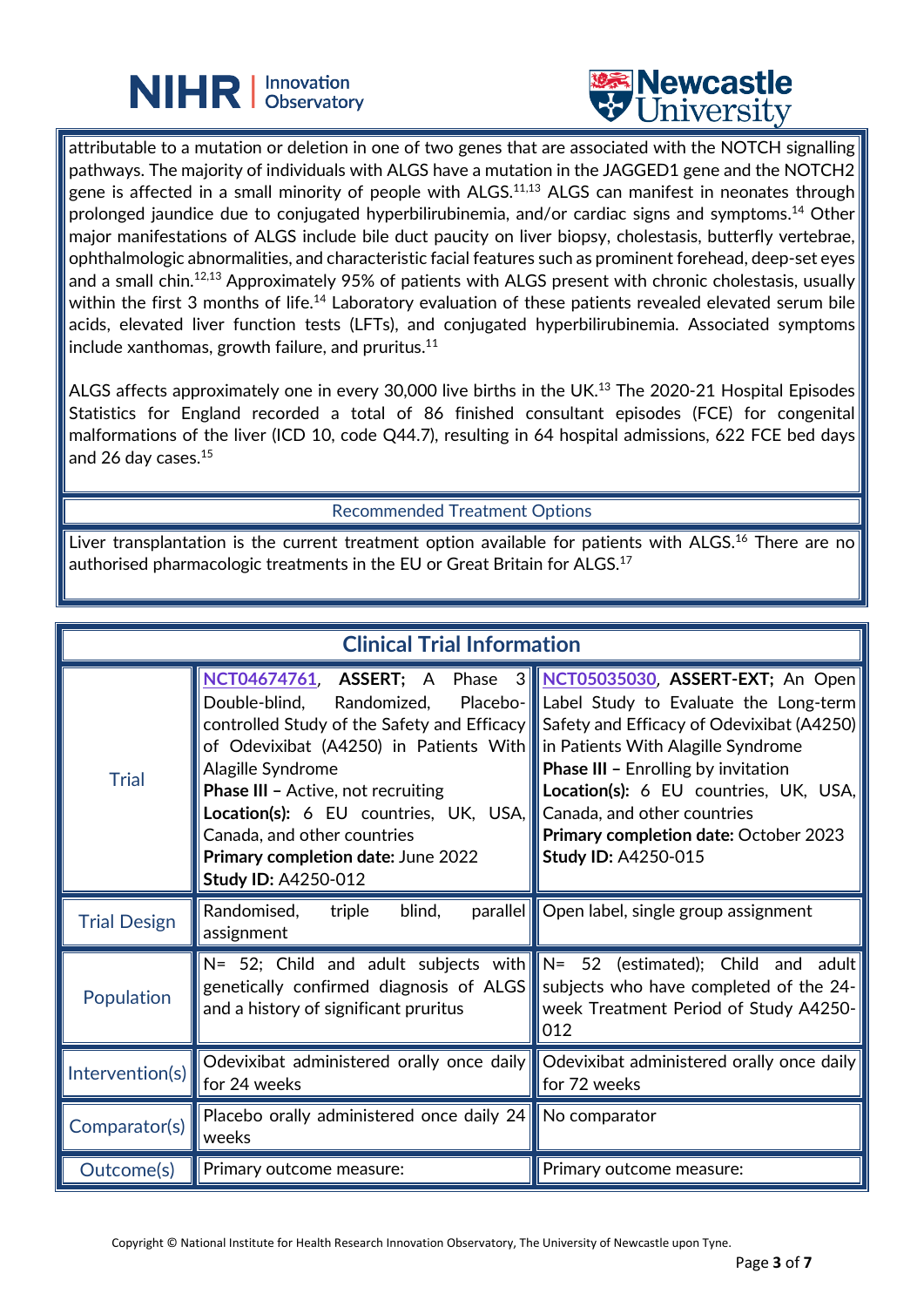



|                              |                                                                                                                                    | $\triangledown$ OIIIV CLOIU                     |
|------------------------------|------------------------------------------------------------------------------------------------------------------------------------|-------------------------------------------------|
|                              | Change from baseline in scratching score Change in pruritus [Time frame: baseline<br>$\mid$ [Time frame: from baseline to week 24] | to week 72]                                     |
|                              | See trial record for full list of all outcomes                                                                                     | $\,$ See trial record for full list of outcomes |
| <b>Results</b><br>(efficacy) |                                                                                                                                    |                                                 |
| <b>Results</b><br>(safety)   |                                                                                                                                    |                                                 |

| <b>Trial</b>                 | <b>NCT02630875;</b> An Exploratory Phase II Study to Demonstrate the Safety and Efficacy<br>of A4250 in Children With Cholestatic Pruritus<br>Phase II - Completed<br>Location(s): 4 EU countries and UK<br>Study completion date: March 2017           |
|------------------------------|---------------------------------------------------------------------------------------------------------------------------------------------------------------------------------------------------------------------------------------------------------|
| <b>Trial Design</b>          | Non-randomised, open label, single group assignment                                                                                                                                                                                                     |
| Population                   | N= 24 (actual); Subjects with a diagnosis of pruritus due to chronic cholestasis based on<br>history and investigator judgment. This will include but will not be restricted to patients<br>with PFIC, ALGS, Biliary Atresia and Sclerosing Cholangitis |
| Intervention(s)              | Odevixibat administered in 6 different doses                                                                                                                                                                                                            |
| Comparator(s)                |                                                                                                                                                                                                                                                         |
|                              | Primary outcome measure:<br>Adverse events evaluation [Time frame: 4 weeks]                                                                                                                                                                             |
| Outcome(s)                   | See trial record for full list of all outcomes                                                                                                                                                                                                          |
| <b>Results</b><br>(efficacy) |                                                                                                                                                                                                                                                         |

## **Estimated Cost**

The list price of odevixibat for PFIC is: 18 200mcg: £2,620 ex-VAT 400mcg: £5,240 ex-VAT 600mcg: £7,860 ex-VAT 1200mcg: £15,720 ex-VAT

**Relevant Guidance**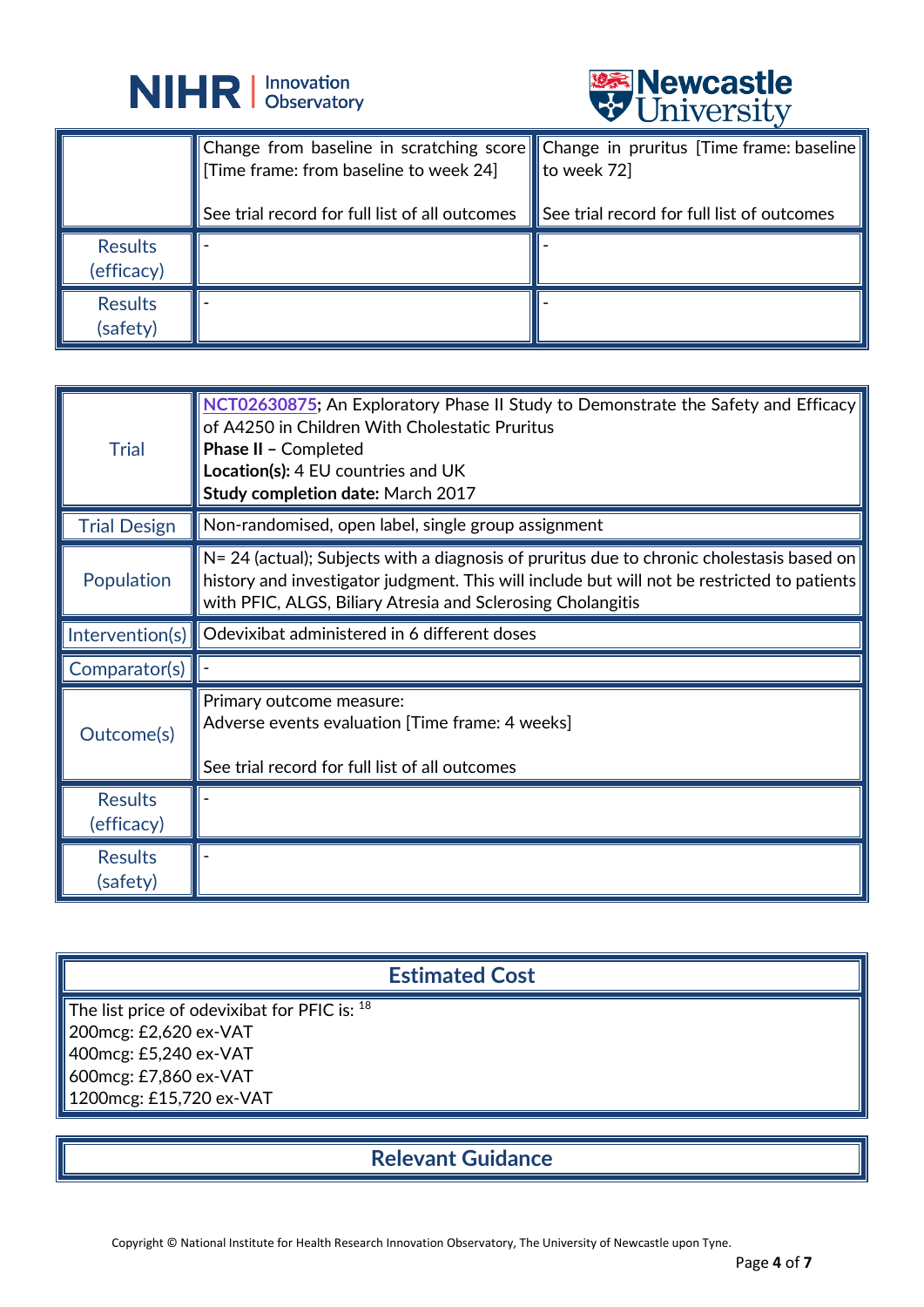



#### NICE Guidance

L

No guidance available

#### NHS England (Policy/Commissioning) Guidance

- NHS England. 2013/14 NHS Standard Contract: Specialist Liver Disease Service (Children). E03/S(HSS)/d.
- NHS England. 2021/22 Priorities and Operational Planning Guidance (PAR468). 2021.

#### Other Guidance

- Fawaz R, Baumann U, Ekong U, Fischler B, Hadzic N, Mack C et al., Guideline for the Evaluation of Cholestatic Jaundice in Infants: Joint Recommendations of the North American Society for Pediatric Gastroenterology, Hepatology, and Nutrition and the European Society for Pediatric Gastroenterology, Hepatology, and Nutrition. 2017.19
- European Association for the Study of the Liver (EASL). EASL Clinical Practice Guidelines on the Management of Cholestatic Liver Diseases. 2009.<sup>20</sup>

# **Additional Information**

### **References**

- 1 ClinicalTrials.gov. *Long-term Safety and Efficacy of Odevixibat in Patients With Alagille Syndrome (ASSERT-EXT)*. *Trial ID: NCT05035030*. Status: Enrolling. Available from: <https://clinicaltrials.gov/ct2/show/NCT05035030> [Accessed 15 March 2022].
- 2 ClinicalTrials.gov. *Efficacy and Safety of Odevixibat in Patients With Alagille Syndrome (ASSERT)*. *Trial ID: NCT04674761*. 2020. Status: Active, not recruiting. Available from: <https://clinicaltrials.gov/ct2/show/NCT04674761> [Accessed 15 March 2022].
- 3 Drugbank. *Odevixibat*. 2020. Available from[: https://go.drugbank.com/drugs/DB16261](https://go.drugbank.com/drugs/DB16261) [Accessed 16 March 2022].
- 4 Electronic Medicines Compendium (eMC). *Bylvay 200 micrograms hard capsules*. Available from:

[https://www.medicines.org.uk/emc/product/13393/smpc#PHARMACOLOGICAL\\_PROPS](https://www.medicines.org.uk/emc/product/13393/smpc#PHARMACOLOGICAL_PROPS) [Accessed 16 March 2022].

- 5 National Institute of Health (NIH). *Inxight Drugs-ODEVIXIBAT*. Available from: <https://drugs.ncats.io/substance/2W150K0UUC> [Accessed 16 March 2022].
- 6 Shneider BL, Spino C, Kamath BM, Magee JC, Bass LM, Setchell KD, et al. Placebo‐controlled Randomized Trial of an Intestinal Bile Salt Transport Inhibitor for Pruritus in Alagille Syndrome. *Hepatology communications*. 2018;2(10):1184-98. [https://aasldpubs.onlinelibrary.wiley.com/doi/10.1002/hep4.1244.](https://aasldpubs.onlinelibrary.wiley.com/doi/10.1002/hep4.1244)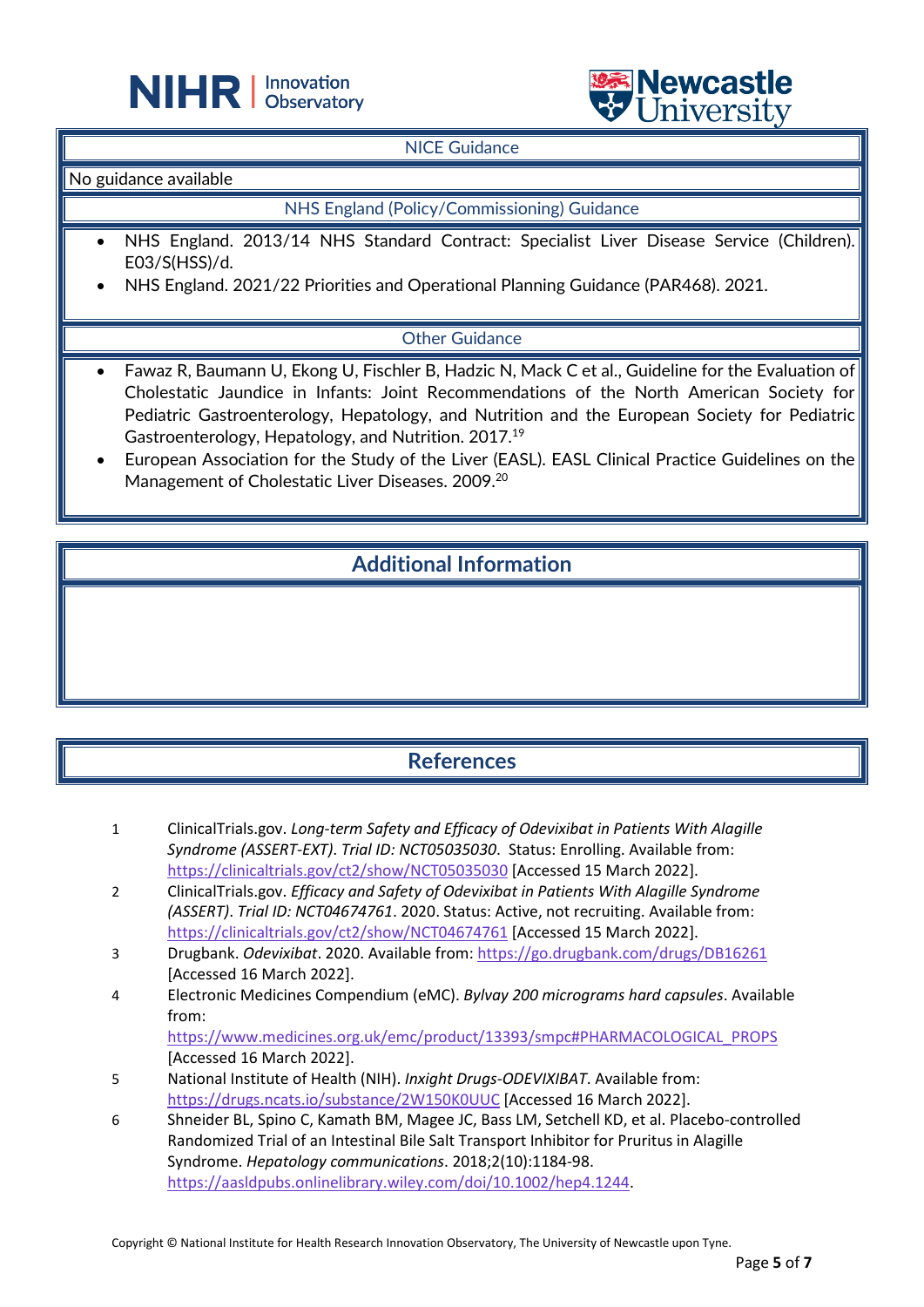# **NIHR** | Innovation



- 7 Baumann U, Sturm E, Lacaille F, Gonzalès E, Arnell H, Fischler B, et al. Effects of Odevixibat on Pruritus and Bile Acids in Children with Cholestatic Liver Disease: Phase 2 Study. *Clinics and research in hepatology and gastroenterology*. 2021;45(5):101751. [https://doi.org/10.1016/j.clinre.2021.101751.](https://doi.org/10.1016/j.clinre.2021.101751)
- 8 Albireo. *Albireo Receives UK MHRA Approval of Bylvay® (odevixibat)*. 2021. Available from: [https://ir.albireopharma.com/news-releases/news-release-details/albireo-receives-uk](https://ir.albireopharma.com/news-releases/news-release-details/albireo-receives-uk-mhra-approval-bylvayr-odevixibat)[mhra-approval-bylvayr-odevixibat](https://ir.albireopharma.com/news-releases/news-release-details/albireo-receives-uk-mhra-approval-bylvayr-odevixibat) [Accessed 12 April 2022].
- 9 Albireo. *Albireo Announces FDA Approval of Bylvay™ (odevixibat), the First Drug Treatment for Patients With Progressive Familial Intrahepatic Cholestasis (PFIC)*. 2021. Available from: [https://ir.albireopharma.com/news-releases/news-release-details/albireo-announces-fda](https://ir.albireopharma.com/news-releases/news-release-details/albireo-announces-fda-approval-bylvaytm-odevixibat-first-drug)[approval-bylvaytm-odevixibat-first-drug](https://ir.albireopharma.com/news-releases/news-release-details/albireo-announces-fda-approval-bylvaytm-odevixibat-first-drug) [Accessed 11 April 2022].
- 10 ClinicalTrials.gov. *Odevixibat | Phase 2, 3*. Available from: [https://clinicaltrials.gov/ct2/results?cond=&term=&intr=Odevixibat&cntry=&state=&city=&](https://clinicaltrials.gov/ct2/results?cond=&term=&intr=Odevixibat&cntry=&state=&city=&dist=&Search=Search&phase=1&phase=2) [dist=&Search=Search&phase=1&phase=2](https://clinicaltrials.gov/ct2/results?cond=&term=&intr=Odevixibat&cntry=&state=&city=&dist=&Search=Search&phase=1&phase=2) [Accessed 16 March 2022].
- 11 Kamath BM, Baker A, Houwen R, Todorova L, Kerkar N. Systematic Review: The Epidemiology, Natural History, and Burden of Alagille Syndrome. *Journal of pediatric gastroenterology and nutrition*. 2018;67(2):148. [https://www.ncbi.nlm.nih.gov/pmc/articles/PMC6110620/.](https://www.ncbi.nlm.nih.gov/pmc/articles/PMC6110620/)
- 12 Spinner NB, Gilbert MA, Loomes KM, Krantz ID. Alagille syndrome. 2019. [https://pubmed.ncbi.nlm.nih.gov/20301450/.](https://pubmed.ncbi.nlm.nih.gov/20301450/)
- 13 Children's Liver Disease Foundation. *Alagille Syndrome*. 2017. Available from: <https://childliverdisease.org/wp-content/uploads/2019/07/Alagille-Syndrome.pdf> [Accessed 16 March 2022].
- 14 Orphanet. *Alagille syndrome*. 2009. Available from: [https://www.orpha.net/consor/cgi](https://www.orpha.net/consor/cgi-bin/OC_Exp.php?lng=EN&Expert=52)[bin/OC\\_Exp.php?lng=EN&Expert=52](https://www.orpha.net/consor/cgi-bin/OC_Exp.php?lng=EN&Expert=52) [Accessed 16 March 2022].
- 15 NHS Digital. *Hospital Admitted Patient Care Activity 2020-21*. 2021. Available from: [https://digital.nhs.uk/data-and-information/publications/statistical/hospital-admitted](https://digital.nhs.uk/data-and-information/publications/statistical/hospital-admitted-patient-care-activity/2020-21)[patient-care-activity/2020-21](https://digital.nhs.uk/data-and-information/publications/statistical/hospital-admitted-patient-care-activity/2020-21) [Accessed 16 March 2022].
- 16 Singh SP, Pati GK. Alagille Syndrome and the Liver: Current Insights. *Euroasian journal of hepato-gastroenterology*. 2018;8(2):140. [https://www.ncbi.nlm.nih.gov/pmc/articles/PMC6395485/.](https://www.ncbi.nlm.nih.gov/pmc/articles/PMC6395485/)
- 17 European Medicines Agency (EMA). *Orphan designation for the treatment of Alagille syndrome* 2015. Available from: [https://www.ema.europa.eu/en/medicines/human/orphan](https://www.ema.europa.eu/en/medicines/human/orphan-designations/eu3131214)[designations/eu3131214](https://www.ema.europa.eu/en/medicines/human/orphan-designations/eu3131214) [Accessed 17 March 2022].
- 18 National Institute for Health and Care Excellence (NICE). *Odevixibat for treatingprogressive familial intrahepatic cholestasis* 2022. Available from: [https://www.nice.org.uk/guidance/hst17/resources/odevixibat-for-treating-progressive](https://www.nice.org.uk/guidance/hst17/resources/odevixibat-for-treating-progressive-familial-intrahepatic-cholestasis-pdf-50216263887301)[familial-intrahepatic-cholestasis-pdf-50216263887301](https://www.nice.org.uk/guidance/hst17/resources/odevixibat-for-treating-progressive-familial-intrahepatic-cholestasis-pdf-50216263887301) [Accessed 25 April 2022].
- 19 Fawaz R, Baumann U, Ekong U, Fischler B, Hadzic N, Mack CL, et al. Guideline for the Evaluation of Cholestatic Jaundice in Infants: Joint Recommendations of the North American Society for Pediatric Gastroenterology, Hepatology, and Nutrition and the European Society for Pediatric Gastroenterology, Hepatology, and Nutrition. *Journal of pediatric gastroenterology and nutrition*. 2017;64(1):154-68. [https://www.naspghan.org/files/documents/pdfs/position](https://www.naspghan.org/files/documents/pdfs/position-papers/Guideline_for_the_Evaluation_of_Cholestatic.23.pdf)papers/Guideline for the Evaluation of Cholestatic.23.pdf.
- 20 European Association For The Study Of The Liver. EASL Clinical Practice Guidelines: Management of Cholestatic Liver Diseases. *Journal of hepatology*. 2009;51(2):237-67. [https://doi.org/10.1016/j.jhep.2009.04.009.](https://doi.org/10.1016/j.jhep.2009.04.009)

*NB: This briefing presents independent research funded by the National Institute for Health Research (NIHR). The views expressed are those of the author and not necessarily those of the NHS, the NIHR or the Department of Health.*

Copyright © National Institute for Health Research Innovation Observatory, The University of Newcastle upon Tyne.